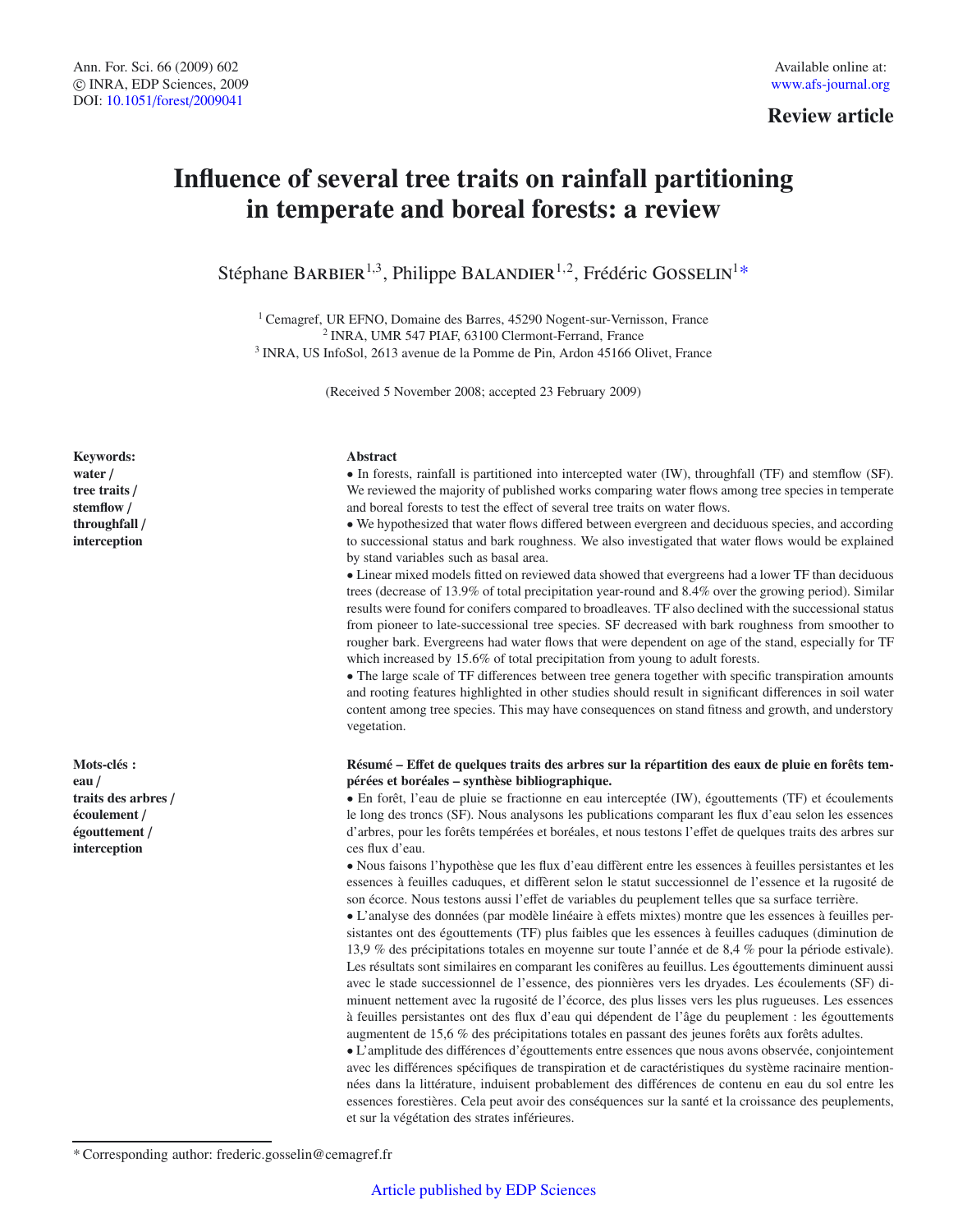# **1. INTRODUCTION**

Rainwater falling onto the forest canopy is partitioned into three fractions: (i) throughfall  $- TF -$  defined as water that reaches the soil either directly through canopy gaps or indirectly after running off the canopy; (ii) stemflow  $-$  SF  $-$  defined as water running down the trunk and into the soil; and (iii) intercepted water  $-$  IW  $-$  defined as water that collects in the crown but is re-evaporated or absorbed by leaves (e.g. Breshears et al., [2008\)](#page-9-0) before it can reach the soil.

The distinction between these different kinds of water flows is ecologically important at tree scale (Levia and Frost, [2003](#page-10-0)): TF accounts for the majority of net rainfall at the forest floor while SF is a spatially-localized input of water (and solutes) at the tree stem base. These differences in water flows can affect overall soil water content as well as in-soil water distribution, with tree-specific transpiration and rooting architecture contributing to the effects. Besides the importance of soil water availability for tree survival and growth , soil water content also affects numerous biological or physical components of the ecosystem, including soil biology and fauna, understory vegetation, and microclimate. It is therefore important to know how water flows differ among trees with different traits. Our initial aim was to compare TF, SF and IW between tree species, as tree species is a major forest characteristic and is known to affect resource levels, especially light availability but also the less-studied water availability (Barbier et al., [2008\)](#page-9-1). However, the fact that there was insufficient data to perform between-species water flow comparisons prompted us to study more synthetic tree traits: (1) evergreenness, which could be a determinant factor for waterflows (Aussenac and Boulangeat, [1980](#page-9-2)); (2) successional status, which has already been discussed as a factor of IW (Aussenac and Boulangeat, [1980\)](#page-9-2) but not yet tested; (3) bark roughness, which has also been discussed as a factor of SF (e.g. Aboal et al., [1999;](#page-9-3) Levia and Herwitz, [2005](#page-10-1)) but not yet been analyzed. We also tested and compared stand characteristics such as age or basal area, which are important factors of forest structure and canopy cover liable to affect water flows (Barbier et al., [2008\)](#page-9-1). The widespread lack of literature data kept us limited to these tree traits, and other variables such as leaf area index could not be tested.

Previous studies have focused on the relative importance of IW, SF and TF volumes, but most reports only compared a few tree species or genera. Species/genera-based reviews have been published to facilitate tree species comparisons, but they are either incomplete (Aussenac, [1970;](#page-9-4) Forgeard et al., [1980;](#page-9-5) Wei et al.,  $2005$ ) or were not performed in temperate or boreal forests (Llorens and Domingo, [2007\)](#page-10-3). Parker [\(1983](#page-10-4)) did conduct a large review of tree species effects, but focussed on TF chemistry. Here, we reviewed 28 papers with the objective of quantitatively determining the effects of certain tree traits (evergreenness, successional status and bark features) or of tree genera on rainfall partitioning in temperate and boreal forests.

#### **2. MATERIALS AND METHODS**

## **2.1. Literature reviewed**

We reviewed 28 papers comparing TF, SF and/or IW in at least two tree species to better estimate site or study effects. Data were restricted to the forests of the boreal and temperate biogeographical zones, i.e. to latitudes higher than approximately 30◦. Boreal climate is characterized by mean temperatures ranging between –10 and –50 ◦C for the coldest months and 10 ◦C or more over the 1–3 months of summer. The generally low mean annual rainfall peaks at 1 300 mm but decreases with decreasing annual mean temperature down to 300 mm. Temperate climate is characterized by mean temperatures ranging between  $-5$  and  $+5$  °C for the coldest months and  $+15$  to  $+20$  °C for the warmest months. Annual rainfalls range from approximately 600 mm in Europe to 2 500 mm on the Pacific West coast of North America (Lacoste and Salanon, [1991](#page-10-5)). To avoid the effects of excessively strong variation in canopy cover, we excluded very young forests (defined arbitrarily as forest aged less than 20 years old). As water flows are highly dependent on rainfall characteristics (e.g. Toba and Ohta, [2005](#page-10-6)), tree trait effects on water partitioning may be distorted when distant stands subjected to different precipitation regimes are compared. We therefore excluded experiments comparing tree species in stands located more than 50 km apart, which is the lowest limit at which rainfall amounts can be considered independent in Europe (Onof and Wheater, [1996](#page-10-7); Vannitsem and Naveau, [2007\)](#page-10-8). Since two papers (Cape et al., [1991](#page-9-6); Houdijk and Roelofs, [1991](#page-10-9)) compared different groups of more than two species in sites located more than 50 km apart, we considered each site as an independent study. The final data analysis therefore included a total of 31 studies. All except Robins [\(1974\)](#page-10-10) included TF values while only 20 papers included SF and IW values. The data are compiled in Table A (supplemental data available online only at [www.afs-journal.org\)](www.afs-journal.org).

## **2.2. Waterflow metrics**

In the selected papers, TF was measured by rain gauges either systematically or randomly distributed under tree cover at between 0 and 2 m above ground level; a gauge in an adjacent open area (or, exceptionally, above the canopy) allowed to deduce TF percent of total rainfall. Total receptive surface varied strongly among studies depending on gauge number and surface area covered, ranging from 150 cm<sup>2</sup> (Houdijk and Roelofs,  $1991$ ) to 10 m<sup>2</sup> (Leyton et al., [1967\)](#page-10-11). SF was measured using a rubber collar around the trunk in at least one turn at breast height. Two different methods were used to transform the volume measured per tree into SF percent of rainfall in the stand: either (i) measuring SF on representative trees (often 5 or 6, sometimes 14 or 26) and using stem density in the stand (e.g. Aussenac, [1968](#page-9-7)) or (ii) measuring SF under several trees (often only 2 or 3) and using crown projection area to deduce a mean surface area per tree and then a stem density based on this reduced area (e.g. Courchesne and Hendershot, [1988](#page-9-8)). Authors generally calculated IW using the formula  $IW = P - (TF + SF)$  where *P* is the total rainfall. Since two authors calculated IW without considering SF (using the simple formula  $IW = P - TF$ ), we excluded their IW values. When values were available for TF and SF but not IW, we calculated IW ourselves using the first formula:  $IW = P - (TF + SF)$ .

Other co-variables such as stand density, basal area, tree height or age were also recorded when available. However, we were unable to fully control leaf area index (LAI) as this variable was rarely given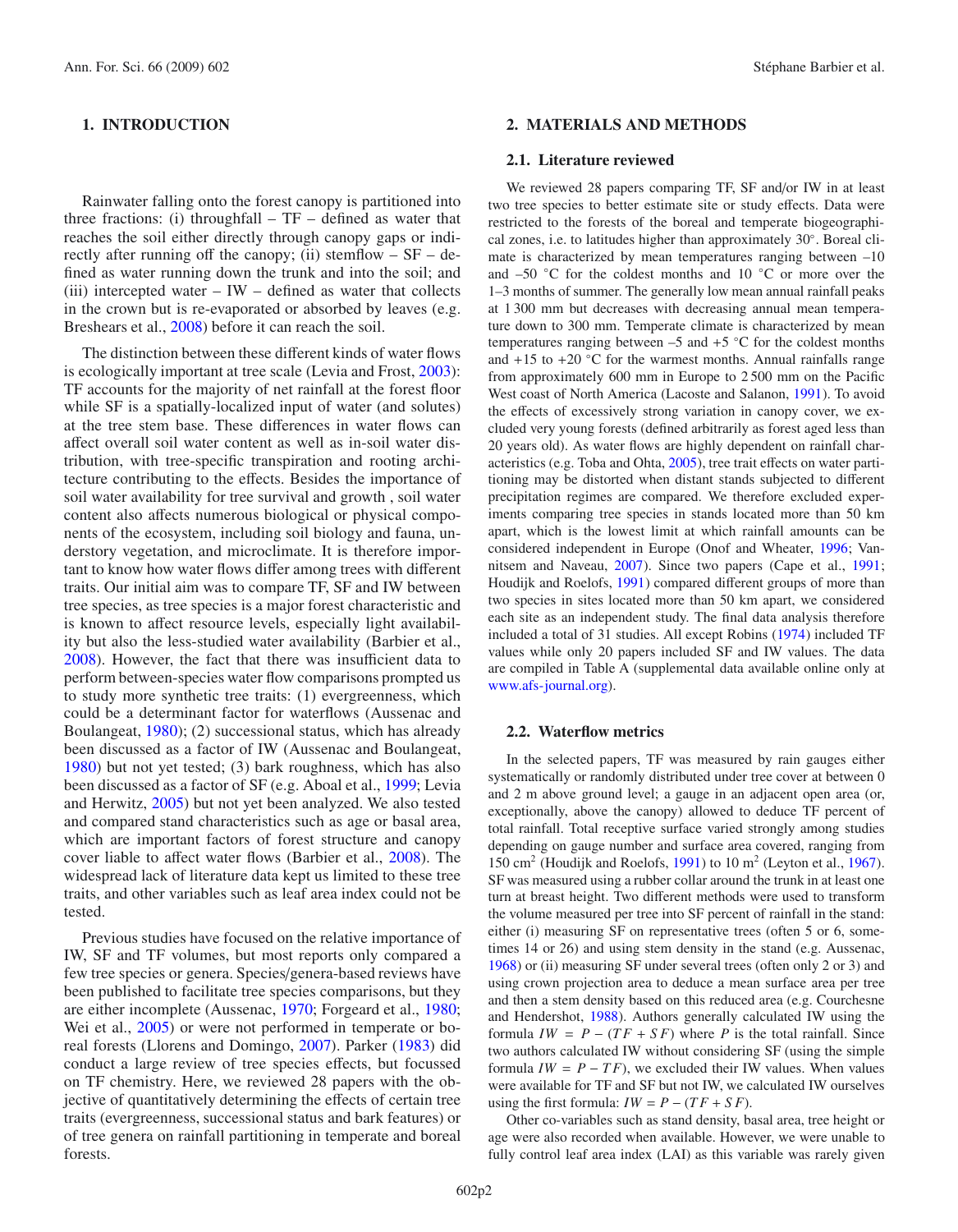<span id="page-2-0"></span>**Table I.** Successional status and bark roughness of a selection of tree species from boreal and temperate forests.

| Tree species                                                  | Successional status | Bark roughness (adult trees) |
|---------------------------------------------------------------|---------------------|------------------------------|
| Betula papyrifera Marsh.                                      | Pioneer             | Furrowed/fissured            |
| Betula pendula Roth.                                          | Pioneer             | Furrowed/fissured            |
| Betula sp.                                                    | Pioneer             |                              |
| Populus grandidentata Michaux                                 | Pioneer             | Furrowed/fissured            |
| Populus sp.                                                   | Pioneer             |                              |
| Acer platanoides L.                                           | Post-Pioneer        |                              |
| Alnus glutinosa (L.) Gaertn.                                  | Post-Pioneer        | Scaly                        |
| Carpinus betulus L.                                           | Post-Pioneer        |                              |
| Larix cajanderi Mayr.                                         | Post-Pioneer        | Furrowed/fissured            |
| Larix decidua L.                                              | Post-Pioneer        | Scaly                        |
| Larix laricina (Du Roi) K. Koch                               | Post-Pioneer        | Furrowed/fissured            |
| Larix x eurolepis Henry                                       | Post-Pioneer        | Scaly                        |
| Pinus contorta Dougl. Ex Loud. var. murrayana (Balf.) Engelm. | Post-Pioneer        |                              |
| Pinus nigra Arn.                                              | Post-Pioneer        | Scaly                        |
| Pinus nigra Arn. var. laricio                                 | Post-Pioneer        |                              |
| Pinus resinosa Ait.                                           | Post-Pioneer        | Scaly                        |
| Pinus strobus L.                                              | Post-Pioneer        | Furrowed/fissured            |
| Pinus sylvestris L.                                           | Post-Pioneer        | Scaly                        |
| Pinus taeda L.                                                | Post-Pioneer        |                              |
| Quercus petraea (Matt.) Lieb.                                 | Post-Pioneer        | Scaly                        |
| Ouercus robur L.                                              | Post-Pioneer        |                              |
| Ouercus rubra L.                                              | Post-Pioneer        | Furrowed/fissured            |
| Tilia cordata Mill.                                           | Post-Pioneer        |                              |
| Abies balsamea (L.) Mill.                                     | Late-successional   | Furrowed/fissured            |
| Abies grandis (Dougl.) Lindl.                                 | Late-successional   | Furrowed/fissured            |
| Acer saccharum Marsh.                                         | Late-successional   | Furrowed/fissured            |
| Chamaecyparis lawsoniana (Murr.) Parl.                        | Late-successional   | Furrowed/fissured            |
| Fagus grandifolia Ehrh.                                       | Late-successional   | smooth                       |
| Fagus sylvatica L.                                            | Late-successional   | smooth                       |
| Nothofagus obliqua (Mirb.) Blume                              | Late-successional   |                              |
| Picea abies (L.) Karst                                        | Late-successional   | Scaly                        |
| Picea glauca (Moench) Voss                                    | Late-successional   | Scaly                        |
| Picea mariana (Mill.) B. S. P.                                | Late-successional   |                              |
| Picea omorika (Pancic) Purkyné                                | Late-successional   | Scaly                        |
| Picea rubens Sarg.                                            | Late-successional   | Scaly                        |
| Picea sitchensis (Bong.) Carr                                 | Late-successional   | Furrowed/fissured            |
| Pseudotsuga menziesii (Mirb) Franco                           | Late-successional   | Scaly                        |
| Thuja occidentalis L.                                         | Late-successional   | Scaly                        |
| Thuja plicata Donn ex D. Don                                  | Late-successional   | Scaly                        |
| Tsuga canadensis (L.) Carr.                                   | Late-successional   | Furrowed/fissured            |
| Tsuga heterophylla (Raf.) Sarg.                               | Late-successional   | Furrowed/fissured            |

in the papers reviewed. We discarded the basal area values of the Crathes site reported in Cape et al. [\(1991\)](#page-9-6) due to their very high (50, 95 and 125 m<sup>2</sup> ha<sup>-1</sup>) apparently outlier values (Tab. A).

## **2.3. Hypotheses tested**

Using these data, we tested three a priori hypotheses. Our first hypothesis concerned the two tree traits most often considered as associated with rainfall partitioning: evergreen versus deciduous trees ("evergreenness") and coniferous versus broadleaved trees ("coniferousness"). Among the coniferous species, *Larix* sp. was the only deciduous genus, and among broadleaves there was no evergreen species, making it difficult to compare these two traits (evergreenness versus coniferousness) and impossible to study their interaction. We therefore chose to retain only the following evergreenness hypothesis:

(H1) evergreens intercept more water and have lower TF than deciduous trees (as observed by Aussenac and Boulangeat [\(1980](#page-9-2)) and Helliwell [\(1982\)](#page-10-12), and by Keim et al. [\(2006](#page-10-13)) for the conifers versus broadleaves opposition); SF differs among these groups (no a priori hypothesis concerning which side the difference lies).

The other two a priori hypotheses concerned the effect of successional status on TF and IW and the effect of bark roughness on SF:

- (H2) TF decreases and IW increases from pioneer through post-pioneer to late-successional species. Successional status (pioneer  $= -1$ , post-pioneer  $= 0$  and late-successional  $= 1$ ) was assigned according to Rameau et al. [\(1989](#page-10-14)) and using unpublished data (Tab. [I\)](#page-2-0).
- (H3) SF varies with bark roughness (smooth, furrowed/fissured, or scaly). A bark roughness level (smooth, furrowed/fissured, and scaly bark) was assigned to adult trees based on data from the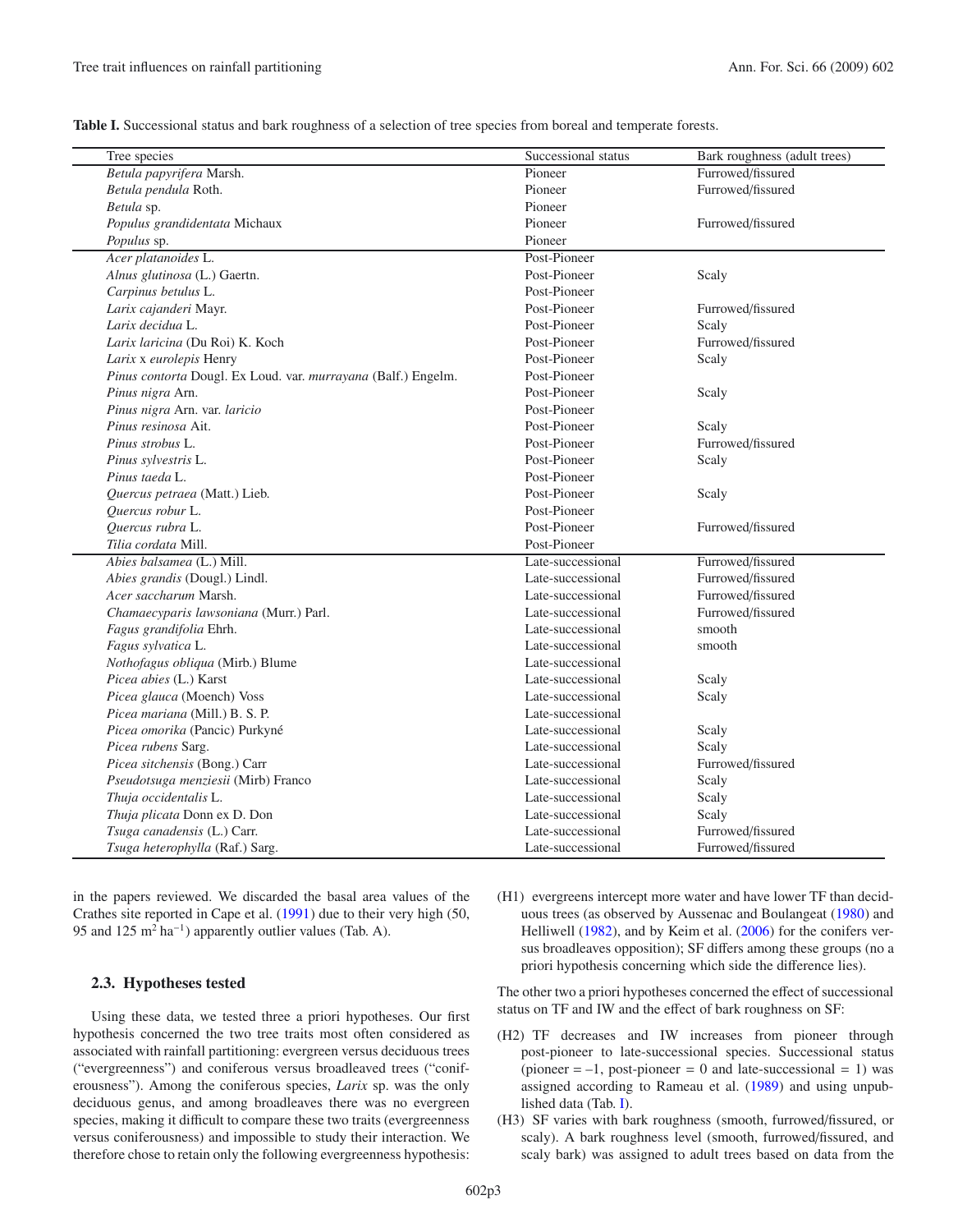50

60

70

<span id="page-3-1"></span> $F$ 

80



young

**Figure 1.** Relationship between throughfall (TF, % of total precipitation) and basal area  $(G, \text{ in } m^2 \text{ ha}^{-1})$  according to stand age (young: 20 to 50 years old; old: more than 50 years old). Points are grouped by intervals of 15 successive *G* values, and the y-axis presents percentiles of the TF values of these groups based on a normal approximation (median and 95% confidence interval, cf. Harrell, [2001](#page-9-9)), placed at the median group values for *G* on the *x*-axis. Point grouping was performed to render the plot more readable (Harrell, [2001](#page-9-9)).

20 30 40 50

G

eFloras database (2008), Hélardot [\(2008](#page-9-10)) and Rameau et al. [\(1989](#page-10-14)) (Tab. [I\)](#page-2-0).

#### **2.4. Genera comparisons**

We also compared tree genera. Since few genera had enough data to be analyzed, we only kept the genera with more than 10 values for the precipitation fraction studied. Thus, we compared TF, SF and IW in four genera (*Fagus*, *Pseudotsuga*, *Picea* and *Pinus*). *Pseudotsuga* genus was represented by only one species, i.e. *P. menziesii*. We compared each genus to the mean of the others without any specific a priori hypothesis.

Analyses were provided on measurements conducted either throughout the year or only during the growing period, i.e. 2 to 6 months between April, May or June and June, July, August, September or October, the most common period being June to September.

# **2.5. Generation of new hypotheses and confrontation of hypotheses through model comparisons**

Having formulated the above a priori hypotheses, we also analyzed the data to generate new hypotheses and confront models or hypotheses through model comparison techniques (cf. Sect. 2.6).

We first tested whether there was an effect of stand basal area, density or height – when documented – on TF, SF and IW (we could not test a potential effect of LAI due to the lack of papers reporting

<span id="page-3-0"></span>

**Decid** 

tion) and age (in years) for deciduous ("Decid") and evergreen ("Everg") tree species. Points are grouped by intervals of 15 successive age values, and the y-axis presents percentiles of the TF values of these groups based on a normal approximation (median and 95% confidence interval, cf. Harrell, [2001\)](#page-9-9), placed at the median group values for age on the *x*-axis.

40

50

60

 $F$ 

70

 $80$ 

LAI values) by fitting models incorporating one of these covariates at a time.

Second, based on data inspection (cf. Sect. 3.3), we fitted the following alternative models on TF, SF and IW data for both the full dataset and the stands over 50 years old only:

- (1) A model that included a semi-continuous age covariate (minimum between stand age and age 50 years old, based on data inspection and model tests) as well as one of our stand-level covariates (basal area, height or density). This model is termed "Age2+Basal area" when referring to a Basal area covariate.
- (2) A model that incorporated the interaction between evergreenness and stand age (cf. Fig. [2\)](#page-3-0). This model is termed "Evergreen× Age".
- (3) A model that incorporated the interaction between evergreenness and one of the stand-level covariates (cf. Fig. [3\)](#page-4-0). This model is termed "Evergreen×Basal area" when referring to a Basal area covariate.

Each above set of TF, SF and IW models was compared to models involving the Evergreeness×Season interaction – called "Evergreen×Season" models – and null models (no covariate) with the AICc information criterion (Burnham and Anderson, [2002](#page-9-11)). The effects in the best models were not tested for significance as they were based on a posteriori hypotheses.

Third, for each water volume, we cross-compared the models associated with our above a priori hypotheses to get an indication of which was the better model of water flow variations.

#### **2.6. Statistical analyses**

Standard deviations and/or number of measurements were stated in less than half of the studies reviewed. We therefore decided not to analyze these data using classical meta-analysis techniques (Gurevitch and Hedges, [2001](#page-9-12)), but instead to use simple linear mixedeffect models (the "lme" function in S-Plus 6.2). Random effects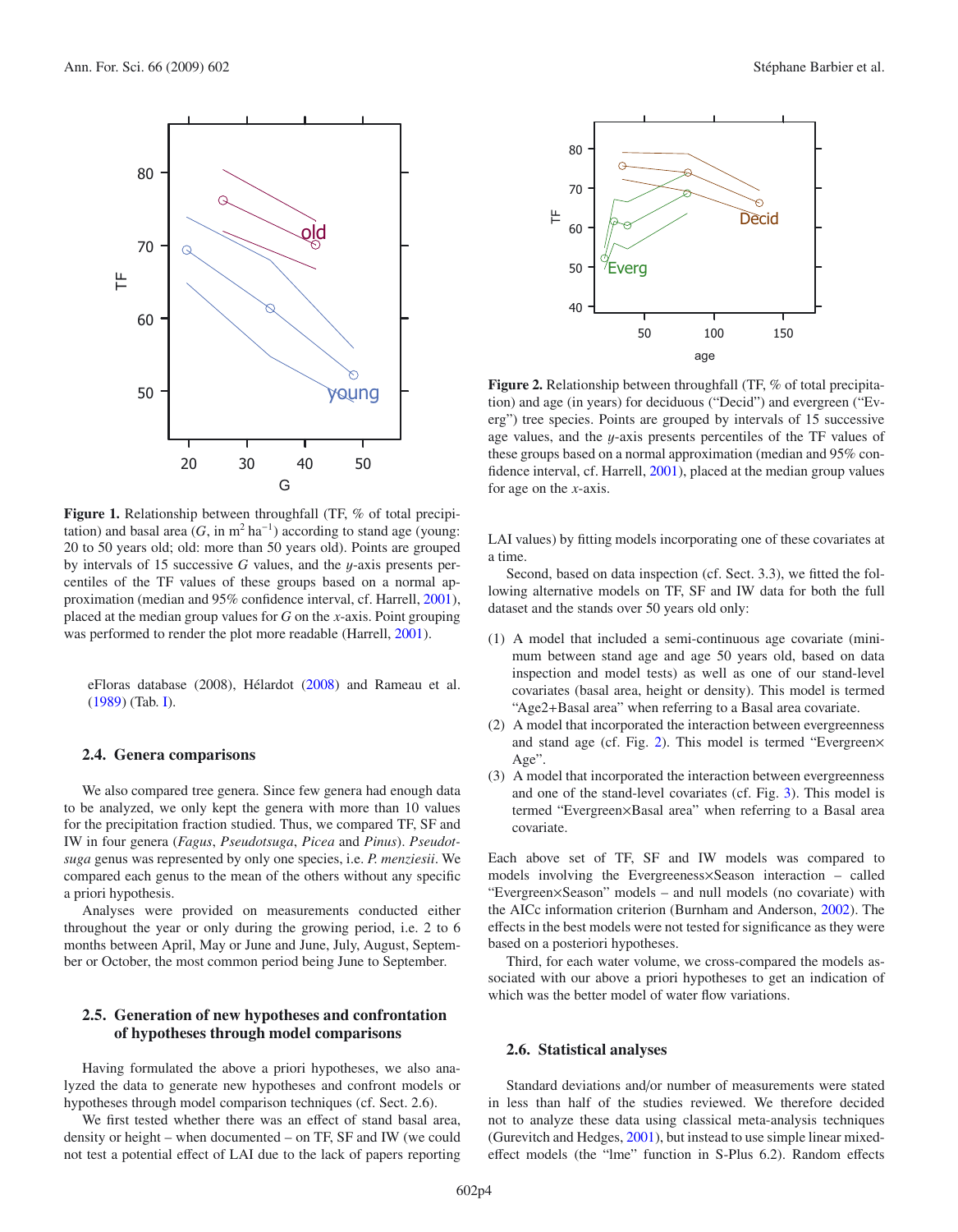<span id="page-4-0"></span>

Figure 3. Relationship between throughfall (TF, % of total precipitation) and basal area  $(G, \text{ in } m^2 \text{ ha}^{-1})$  for deciduous ("Decid") and evergreen ("Everg") tree species. Points are grouped by intervals of 15 successive *G* values, and the y-axis presents percentiles of the TF values of these groups based on a normal approximation (median and 95% confidence interval, cf. Harrell, [2001\)](#page-9-9), placed at the median group values for *G* on the *x*-axis.

were either the study identity (following Schmid and Brown, [2000](#page-10-15)) when comparing tree genera, or crossed random effects mixing study identity and tree species when comparing tree groups (all the other models). The in-model fixed effects were the effects specified in Sections 2.3 and 2.4. For the analysis of TF and IW (respectively SF) data, we used the inverse of the number of gauges (respectively the inverse of the number of tree trunk datasets) in the stand as a covariate of the residual variance, as this kind of heteroscedastic shape is expected from the central limit theorem.

We used a multiple comparisons procedure based on the estimates extracted from the linear mixed-effect model. The "multiple" comparisons run to test hypotheses H1 through H3 in fact involved only one comparison. The number of tree species in the model minus the number of fixed effects estimated gave the number of degrees of freedom. This number was lower than the number generated by the "lme" function, and thus gave a more conservative test. Tukey's studentized range distribution was used to calculate significance intervals. Results are given in the body of the text as follows: mean of the estimate (level of significance). The estimate was often the difference between the estimates of two categories (e.g. evergreens and deciduous). Percentages (%) indicate percentage of total precipitation – not percent reduction of one estimate with respect to the other. Statistical significance was summarized as the interval spanning the *p*-value:  $p < 0.001$ ,  $p < 0.01$  when  $0.001 \le p < 0.01$ , and  $p < 0.05$  when  $0.01 \leq p < 0.05$ . For greater simplicity, the number of degrees of freedom associated with each test are not given.

The relative quality of several models was compared using the modified Akaike Information Criterion – AICc – which is similar to the Akaike Information Criterion (AIC) but corrected to remove small sample biases (Burnham and Anderson, [2002](#page-9-11)). The smaller the AICc, the better the model. Contrary to likelihood-ratio tests, Information Criteria allow to compare models that are not nested one into the other.

## **3. RESULTS**

## **3.1. Test of the a priori hypotheses**

As expected in H1 (evergreenness hypothesis), evergreens let pass a lower quantity of water by TF and intercepted a higher quantity of rainfall than deciduous trees in both growing period and whole-year datasets (Tab. [II\)](#page-5-0). For whole-year data, TF was 13.9% lower (as a proportion of total rainfall,  $p < 0.001$ ) and IW was 12.9% higher ( $p < 0.001$ ) for evergreens than for deciduous species. The differences were less marked but remained significant for growing period data: 8.4% lower for TF (*p* < 0.001) and 9.4% higher for IW (*p* < 0.001). SF differences were not significant between evergreens and deciduous trees for growing period data but were significantly lower for conifers than for broadleaves  $(-4.1\%; p < 0.05)$ . Mean waterflow values for these groups are pooled in Table [II.](#page-5-0)

As speculated in hypothesis H2 (successional hypothesis), TF decreased by 8.8% with each successional group ( $p \leq$ 0.001), from pioneer to late-successional species. IW followed virtually the exact opposite trend  $(+8.0\%; p < 0.001)$ , while SF did not significantly differ along this successional gradient.

In agreement with hypothesis H3 (bark roughness hypothesis), there were significant differences in SF values according to species-specific bark roughness. SF decreased for species with smooth bark to species with rougher bark  $(-3.7%$  for each group;  $p < 0.01$ ).

We compared the models with the single effects related to successional status, evergreenness or coniferousness. The results for both TF and IW highlighted a clear preference for the evergreenness model, which gave at least 7 AICc units less than the other models.

#### **3.2. Tree genera comparisons**

Comparisons of the tree genera that were adequately documented (i.e. *Fagus*, *Pseudotsuga*, *Picea* and *Pinus*, Tab. [III\)](#page-5-1) across all the seasons highlighted the following differences:

- **–** *Fagus*sp. let pass a higher volume of water by TF (+12.2% of total precipitations;  $p < 0.001$ ) than the mean of the other three genera; the reverse was true for *Pseudotsuga* sp. (–18.4%; *p* < 0.001);
- **–** for SF, there was an opposition between *Fagus* sp. and *Pseudotsuga* sp. on one side, which promoted a strong SF (resp.  $+6.2\%$ ;  $p < 0.001$ ; and  $+8.6\%$ ;  $p < 0.01$ ), and on the other side *Picea* sp. and *Pinus* sp., which had low SF (resp. –8.5%; *p* < 0.001; and –6.3%; *p* < 0.05);
- **–** for IW, *Fagus* sp. intercepted less (–15.1%; *p* < 0.001) and *Pseudotsuga* sp. intercepted more (+13.4%; *p* < 0.01) water than the mean of the other genera.

Some of these results varied seasonally. With growing period data only, TF differences between *Fagus* sp. and other genera were weaker (+6.6%; *p* < 0.05).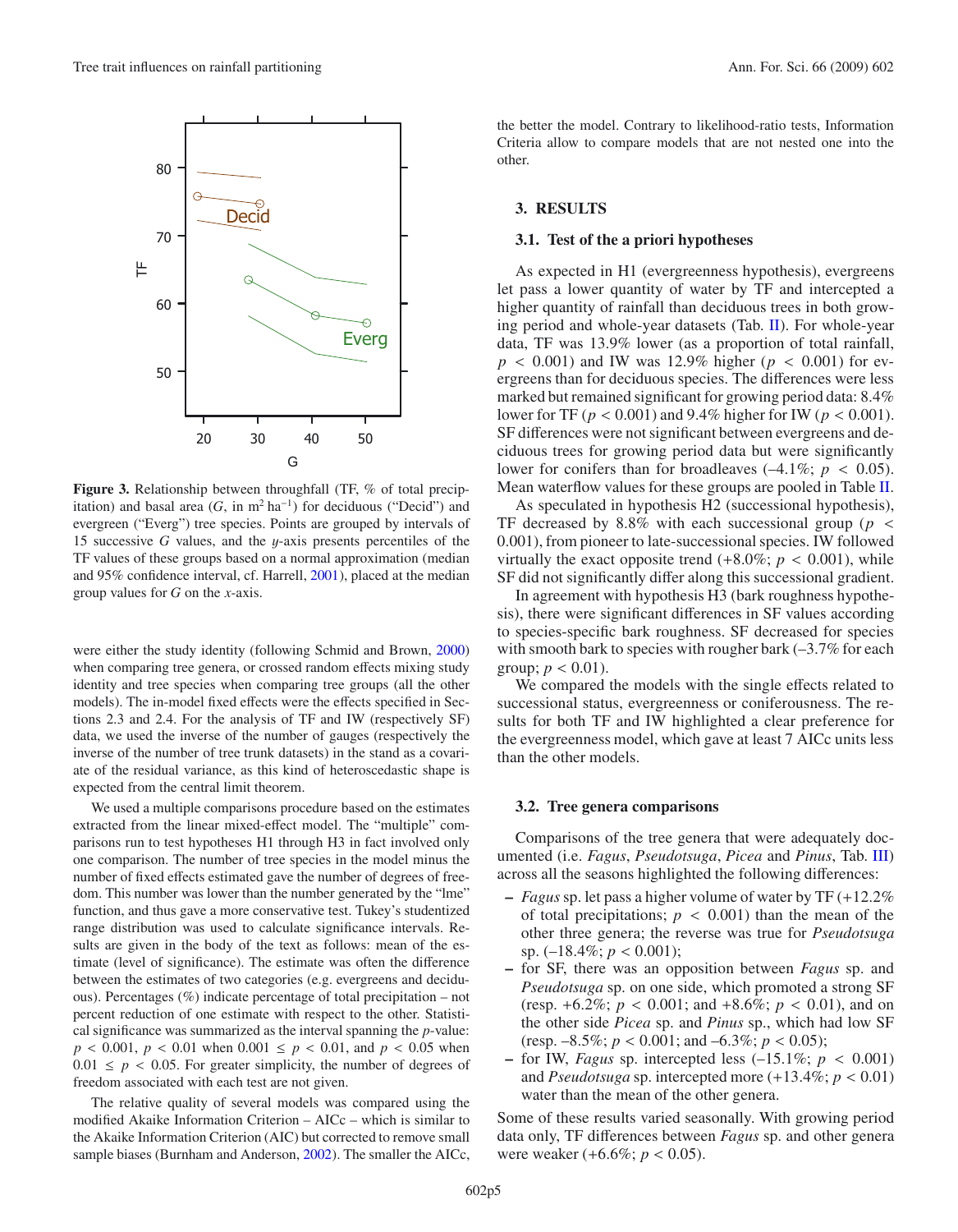|                    | Throughfall (TF) | Stemflow (SF)     | Intercepted water (IW) |
|--------------------|------------------|-------------------|------------------------|
| Growing period     |                  |                   |                        |
| <b>Broadleaves</b> | $70.6 (\pm 2.6)$ | $6.3 \ (\pm 1.5)$ | $23.1 (\pm 2.7)$       |
| <b>Conifers</b>    | 63.8 $(\pm 2.3)$ | $2.2 (\pm 1.3)$   | $31.4 (\pm 2.3)$       |
| <b>Deciduous</b>   | $70.6 (\pm 2.3)$ | $5.4 (\pm 1.5)$   | $23.6 (\pm 2.3)$       |
| Evergreens         | $62.3 (\pm 2.2)$ | $2.5 (\pm 1.4)$   | $33.1 (\pm 2.2)$       |
| Year-round         |                  |                   |                        |
| <b>Broadleaves</b> | $76.3 (\pm 2.5)$ | $6.9 \ (\pm 1.4)$ | $17.7 (\pm 2.6)$       |
| Conifers           | $64.5 (\pm 2.2)$ | 4.1 $(\pm 1.2)$   | $28.7 (\pm 2.2)$       |
| Deciduous          | $76.6 (\pm 2.2)$ | $5.7 (\pm 1.4)$   | $17.8 (\pm 2.2)$       |
| Evergreens         | $62.6 (\pm 2.1)$ | $4.5 (\pm 1.3)$   | $30.7 (\pm 2.1)$       |

<span id="page-5-1"></span><span id="page-5-0"></span>**Table II.** Estimates ( $\pm$  standard errors) of water flows (% of total precipitation) for the growing period only or year-round, according to certain traits of trees from boreal and temperate forests.

<span id="page-5-2"></span>Table III. Estimates ( $\pm$  standard errors) of water flows (% of total precipitation) across all seasons for selected tree genera from boreal and temperate forests.

|                        | Throughfall (TF) | Stemflow (SF)      | Intercepted water (IW) |
|------------------------|------------------|--------------------|------------------------|
| <i>Fagus</i> sp.       | $71.0 (\pm 2.0)$ | 12.1 $(\pm 1.5)$   | $18.4 \ (\pm 2.1)$     |
| <i>Pseudotsuga</i> sp. | 48.1 $(\pm 3.4)$ | $13.9 \ (\pm 2.1)$ | 39.8 $(\pm 3.4)$       |
| <i>Picea</i> sp.       | $65.7 (\pm 1.9)$ | $1.2 \ (\pm 1.3)$  | $30.1 (\pm 2.0)$       |
| <i>Pinus</i> sp.       | $62.6 (\pm 2.7)$ | $2.8 \ (\pm 1.7)$  | $30.8 \ (\pm 3.4)$     |

**Table IV.** Relative values of the modified Akaike Information Criteria (AICc) for the various models compared in terms of throughfall, stemflow and intercepted water data, for models corresponding to basal area data. Data are to be read by column only. In each column, the models were fitted on the same data, i.e. datasets citing water quantity (TF, SF or IW), age and basal area. The best model is the model with the 0.0 value; a higher index indicates a worse model compared to the best model. A difference of 1 or 2 AICc units indicates models that are not clearly discriminatable based on this method. Qualitatively similar results were obtained when considering stand height or density instead of basal area.

|                        | Throughfall (TF) | Stemflow (SF) | Intercepted water (IW) |
|------------------------|------------------|---------------|------------------------|
| Evergreen× Season      | 27.5             |               | $_{0.0}$               |
| Evergreen $\times$ Age | 0.0              | $0.0\,$       | 7.3                    |
| Evergreen×Basal area   | 30.4             | 5.8           | 11.3                   |
| Age2+Basal area        | 6.0              | 3.6           | 21.7                   |
| Null model             | 39.7             |               | 20.6                   |

#### **3.3. E**ff**ects of stand-level covariates on waterflows**

Our results showed that, when calculated without any other covariate, there was no effect of stand density or height on TF, SF or IW, whereas there was a negative effect of basal area on TF and a positive effect on IW: –0.34% m<sup>-2</sup> ha ( $p < 0.001$ ) and +0.28% m−<sup>2</sup> ha (*p* < 0.01), respectively. However, compared to models including other effects, the models including standlevel covariates were clearly worse for TF and IW (Tab. [IV\)](#page-5-2).

Data plots (Fig. [1\)](#page-3-1) appeared to suggest a linear relationship between TF and basal area, with an age-dependent intercept. Furthermore, relationships between TF and age or basal area appeared to be different according to the evergreenness (evergreen or deciduous) of the tree species (Figs. [2](#page-3-0) and [3\)](#page-4-0). Finally, the relationships between SF and stand age also varied according to evergreenness (Fig. [4\)](#page-6-0), but in the opposite direction to TF. The comparison of the different models based on these data inspections and defined in Section 2.4 as "Evergreen×Season", "Evergreen×Age", "Evergreen×Basal area", "Age2+Basal area", and "null" models gave interesting results (Tab. [IV\)](#page-5-2). For SF data, the null model with no covariate proved the best or very close to the best. For TF and IW data, the null model was clearly worse than the best model. The best models differed for TF and IW data. For TF, the best model was consistently the model involving an interaction between evergreenness and stand age ("Evergreen×Age" as in Fig. [2\)](#page-3-0), whereas for IW the best model was the "Evergreen×Season" model, in line with the results in Section 3.1 and Table [III.](#page-5-1) The TF estimates in the best model ("Evergreen×Age") were a TF decrease of 10.8% for evergreens compared to deciduous species at age 50, an insignificant trend in TF with age for deciduous species ( $-0.04 \pm 0.03\%$  y<sup>-1</sup>) and a significantly increasing trend for evergreen species (0.27 ± 0.05%  $y^{-1}$ ).

When restricting the analysis to stands over 50 years old, the best model remained "Evergreen×Season" for IW but shifted to a basal area model for TF (Tab. [V\)](#page-6-1).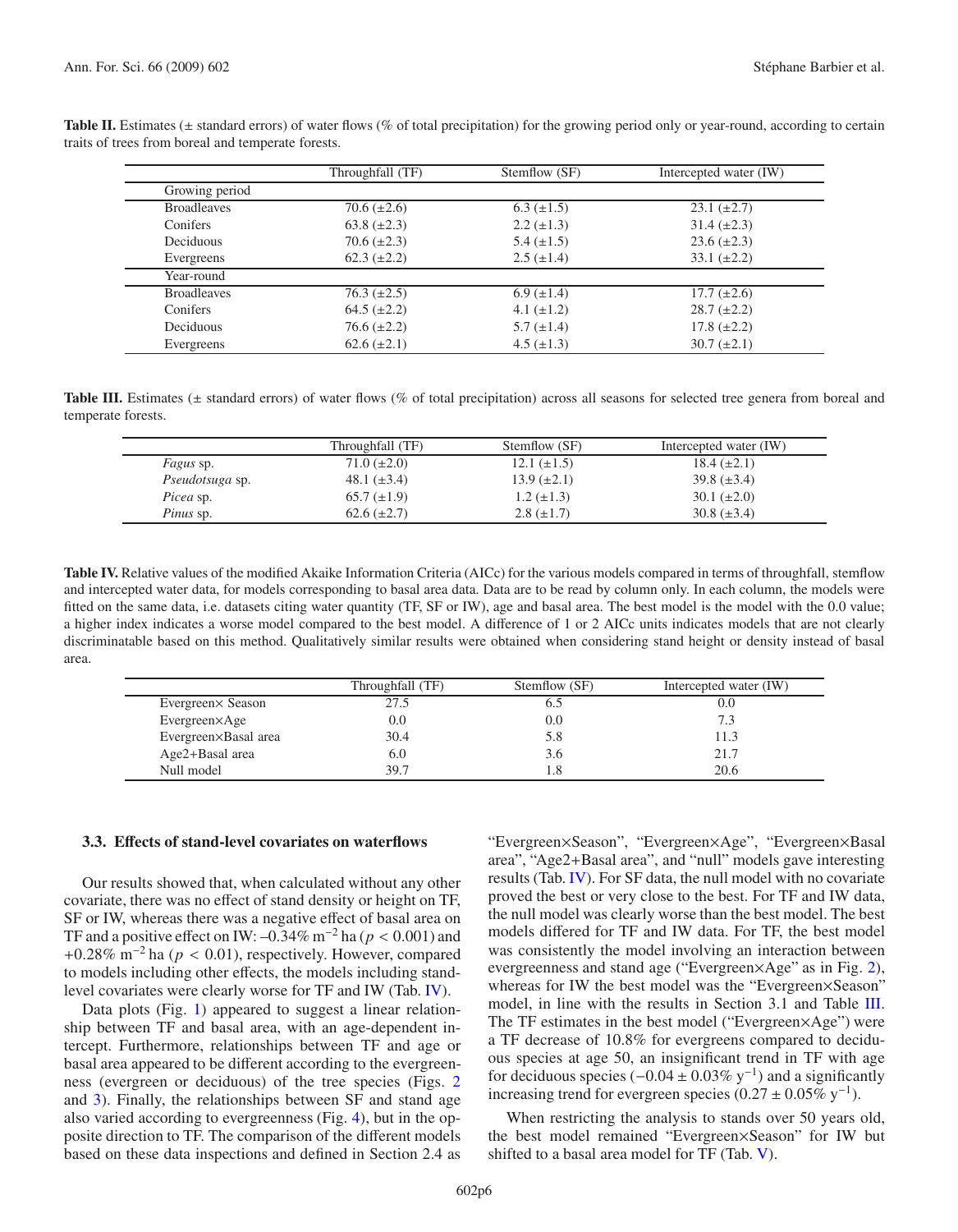<span id="page-6-0"></span>

**Figure 4.** Relationship between stemflow (SF, % of total precipitation) and age (in years) for deciduous ("Decid") and evergreen ("Everg") tree species. Points are grouped by intervals of 15 successive age values, and the  $y$ -axis presents percentiles of the SF values of these groups based on a normal approximation (median and 95% confidence interval, cf. Harrell, [2001\)](#page-9-9), placed at the median group values for age on the *x*-axis.

# **4. DISCUSSION**

# **4.1. Waterflows for conifers versus broadleaves, and evergreens versus deciduous species**

Our analysis on published data showed that conifers intercepted more water than broadleaves, as highlighted in two reviews (Aussenac, [1970;](#page-9-4) Forgeard et al., [1980\)](#page-9-5) reporting higher interception under coniferous species (without precise measurement), and in Larcher [\(1975\)](#page-10-16) who reported 30% intercepted water (IW) for evergreen conifers and about 20% for deciduous broadleaves, values in agreement with our findings. Throughfall (TF) differences between conifers and broadleaves could appear exclusively due to LAI differences. However, Keim et al. [\(2006\)](#page-10-13) highlighted TF differences between conifers and broadleaves with similar LAI; this could be due to the fascicled needle arrangement enabling water retention between needle bases.

TF and IW differences were even stronger for the evergreenness trait (evergreen versus deciduous) instead of the coniferousness trait (coniferous versus broadleaved). Even though *Larix* was the only deciduous conifer in our reviewed dataset, and although the absence of evergreen and broadleaved species makes it difficult to differentiate between the effects of coniferousness and evergreenness, we found that the evergreenness models were better than the coniferousness models (cf. Sect. 3.1). Moreover, TF and IW differences between evergreens and deciduous species continued to hold even in the growing period, when deciduous trees are in full leaf. This lower but consistently significant difference, which was reported by several authors (Aussenac and Boulangeat, [1980;](#page-9-2) Helliwell, [1982\)](#page-10-12), indicates that (1) there is an evergreenness effect, where the absence of leaves and presence of

<span id="page-6-1"></span>**Table V.** Relative values of the modified Akaike Information Criteria (AICc) for the various models compared in terms of throughfall and intercepted water data, for models corresponding to basal area data and stand age older than 50 y. Data are to be read by column only. In each column, the models were fitted on the same data, i.e. datasets citing water quantity (TF or IW), age and basal area. The best model is the model with the 0.0 value; a higher index indicates a worse model compared to the best model. A difference of 1 or 2 AICc units indicates models that are not clearly discriminatable based on this method. Qualitatively similar results were obtained when considering stand height or density instead of basal area.

|                      | Throughfall (TF) | Intercepted water (IW) |
|----------------------|------------------|------------------------|
| Evergreen×Season     | 8.5              | 0.0                    |
| Evergreen×Age        | 5.8              | 12.0                   |
| Evergreen×Basal area | 3.6              | 15.3                   |
| Basal area           | 0.0              | 5.7                    |
| Null model           | 3.3              | 32                     |

needles in winter may lead to a higher effect over the whole year than in the growing period, and (2) there is a coniferousness effect, since there are differences between evergreen and deciduous species in their leafy period.

Stemflow (SF) was higher under broadleaves than under conifers. This difference may mainly be due to canopy morphology, since coniferous species are known to have an SFreducing "funnel crown" (Otto, [1998\)](#page-10-17).

#### **4.2. Waterflows as a**ff**ected by successional status**

As expected in our successional hypothesis (H2), TF decreased and IW increased with successional status. This result might be partially related to responses of TF and IW to canopy cover and LAI. Globally, canopy cover increases during the natural forest cycle from pioneer to late-successional stages (Howard and Lee, [2003\)](#page-10-18). This should lead to a decrease in TF with tree successional status, as confirmed by our results. Thus, the higher TF volumes under pioneer species could be explained by their relatively clear canopy, whereas the reverse might be true for late-successional species in general, although canopy structure can be strongly affected by human interventions such as thinning or by natural disturbances. However, this potential mechanism is in agreement with Balandier et al. [\(2006b](#page-9-13)) studying light interception by different species, who reported that for a same given stand basal area, pioneer species like *Pinus sylvestris* intercepted less light than the mid-successional *Quercus petraea*, which in turn intercepted less light than the late-successional *Picea abies* or *Pseudotsuga meziensii*. TF differences according to successional status may be linked to a lower LAI of pioneer species, but this could not be investigated due to the lack of relevant data in most of the papers reviewed here. Yet, for some forest types, variations of TF and IW between successional status categories might also be linked with more collective stand-level characteristics, which may not be linked simply with canopy cover or LAI.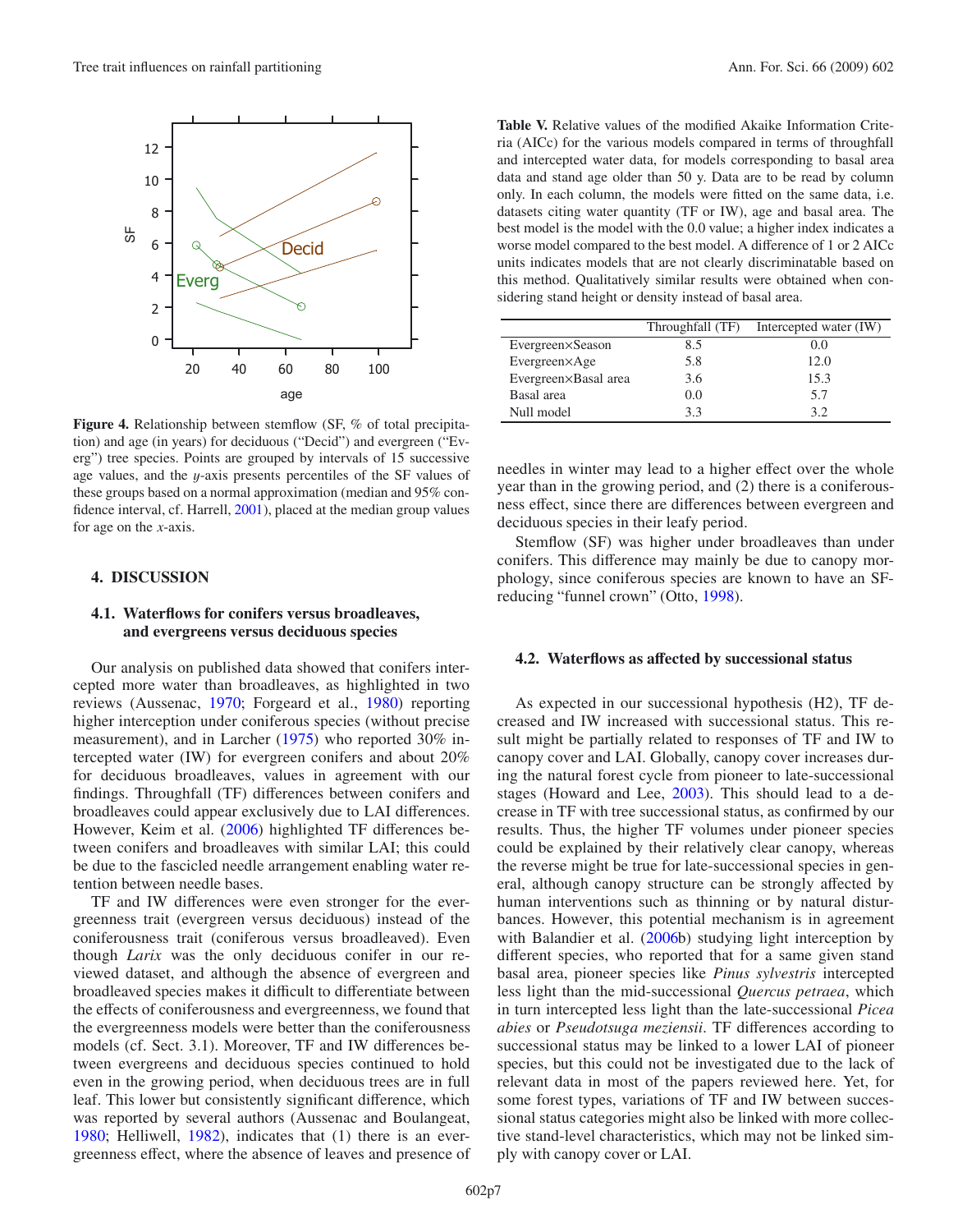Our results on the effect of successional status on TF remain to be confirmed with other pioneer and late-successional species, since (i) most of our data for pioneer trees was on *Betula* sp. for which only 10 TF values were reported , and much of the data for late-successional trees was on *Picea* sp., and (ii) there was a rather strong correlation between successional status and evergreenness or coniferousness – almost all pioneer species were deciduous and almost all late-successional species were evergreen. Despite this last correlation, model comparisons on our dataset indicated that evergreenness was a stronger factor than coniferousness or successional status for both TF and IW. We can therefore provisionally select the model associated with the evergreenness hypothesis (H1) as the best of the models related to our a priori hypotheses for TF and IW.

## **4.3. Stemflow as a**ff**ected by bark roughness**

Levia and Herwitz [\(2005\)](#page-10-1) and Packham et al. [\(1992\)](#page-10-19) assume that SF abundance depends on bark roughness. We identified a decrease in SF with bark roughness, on a large set of tree species. *Fagus* sp. – the only genus in our "smooth bark" category – is well known for its smooth surface, which is considered to promote SF (Otto, [1998\)](#page-10-17). Unfortunately, there was insufficient data to compare SF between *Fagus* sp. and other deciduous genera.

Bark roughness is not the only factor affecting SF abundance. Levia and Herwitz [\(2005\)](#page-10-1) and Packham et al. [\(1992](#page-10-19)) also stated the importance of branching pattern, i.e. the divergence angle of the main branches with respect to trunk. This effect was not tested because we only found relevant data for a few tree species. This lack of information could be due to the slight specificity of this tree trait: branching pattern may vary largely within-species with tree age and stand density.

#### **4.4. Waterflows and stand-level characteristics**

Independently of the coniferous or broadleaved character of trees, the LAI value of a stand might be a key variable to explain waterflow variations. Bréda [\(1999\)](#page-9-14) and Llorens and Domingo [\(2007\)](#page-10-3) showed a correlation between LAI and TF. We could not test a potential effect of LAI on TF, SF or IW due to the lack of papers reporting LAI values. Nevertheless, we were able to test for potential effects of basal area or density – which more or less influence LAI – and height on TF and IW. These stand variables had significant effects on water volumes, as previously reported. For instance, *Pseudotsuga* studies showed that IW varied from 35% to 43% for stands with 500 to 3 000 stems per hectare, respectively (Aussenac, [1981\)](#page-9-15).

Our results showed that the best statistical models defined involved either the interaction of evergreenness with age ("Evergreen×Age", for TF), no effect (for SF), or the interaction between season and evergreenness ("Evergreen×Season" for IW). These model comparisons served to further specify the way H1 (evergreenness hypothesis) applies in different

contexts. In the case of TF, age seems to be a good factor explaining TF amount. Indeed, for TF, the best model yielded differences between evergreen and deciduous species that are strongest in young stands but virtually disappear in stands of around 100 years old (Fig. [2\)](#page-3-0). The reverse qualitative trend was observed on SF data – no difference for young stands and higher SF in old deciduous than old evergreen stands (Fig. [4\)](#page-6-0) – but with statistically much less significant results. In old stands, stand-level variables like basal area or height may even become the dominant variables (Tab.  $V$ ). The ecological interpretation of these results is not completely clear: there may be an association with the effect of different basal area sampling areas between young and old forests (yielding basal area estimates that have different standard errors between the two classes), or with a true ecological effect (such as a link between basal area and crown shape or proportion of open canopy, which varies between young and old forests). The agedependent results underline the importance of clearly distinguishing forests according to age classes in future waterflow studies, especially for evergreen species. The results also concur with previous results on biodiversity that emphasize variation in the identity of the dominant ecological factors between young and old stands (e.g. Bersier and Meyer, [1994;](#page-9-16) Gilliam et al., [1995\)](#page-9-17). However, our dataset is too small to provide firm results for old stands, and since these analyses were performed without any a priori hypothesis and after having seen the data, our results based on model comparisons must be considered as new hypotheses to be tested on independent data rather than as new results (Anderson et al., [2000\)](#page-9-18).

## **4.5. The di**ffi**culties in estimating waterflows: rainfall characteristics and measurement methodologies**

IW, TF and SF amounts are obviously dependent on the characteristics of the rain event, such as duration and quantity of precipitation per time unit (Puckett, [1991](#page-10-20); Link et al., [2004;](#page-10-21) Toba and Ohta, [2005\)](#page-10-6). It is generally accepted that trees intercept more water under scattered showers than under storm events. Bultot et al. [\(1972\)](#page-9-19) reported a 30% decrease in IW in the Belgian Ardennes region when rainfall intensity increased from 0.1 mm in 10 min to 1 mm in 10 min. Data on *Pinus radiata* also showed a significant decrease in IW with amount of rainfall during a shower, from more than 80% for a few millimetres of rain to less than 20% for 60 mm or more (Humbert and Najjar, [1992\)](#page-10-22). From a duration point of view, Olszewsky [\(1976\)](#page-10-23) showed that the percentage of water that never reaches the soil in a broadleaved forest in Poland decreased from about 65% to less than 20% when duration of the rain event increased from a few minutes to 16 h.

The form of the water, e.g. snow or fog, can also modify tree IW. Mechanical properties and climate factors (wind) mean that the snow does not generally stay on the vegetation but rapidly falls away onto the soil, although this question remains debatable (Cosandey and Robinson, [2000\)](#page-9-20). Furthermore, in foggy conditions, trees can exploit a process of condensation (horizontal interception) that acts as a significant water input (Burgess and Dawson, [2004;](#page-9-21) Cosandey and Robinson, [2000;](#page-9-20)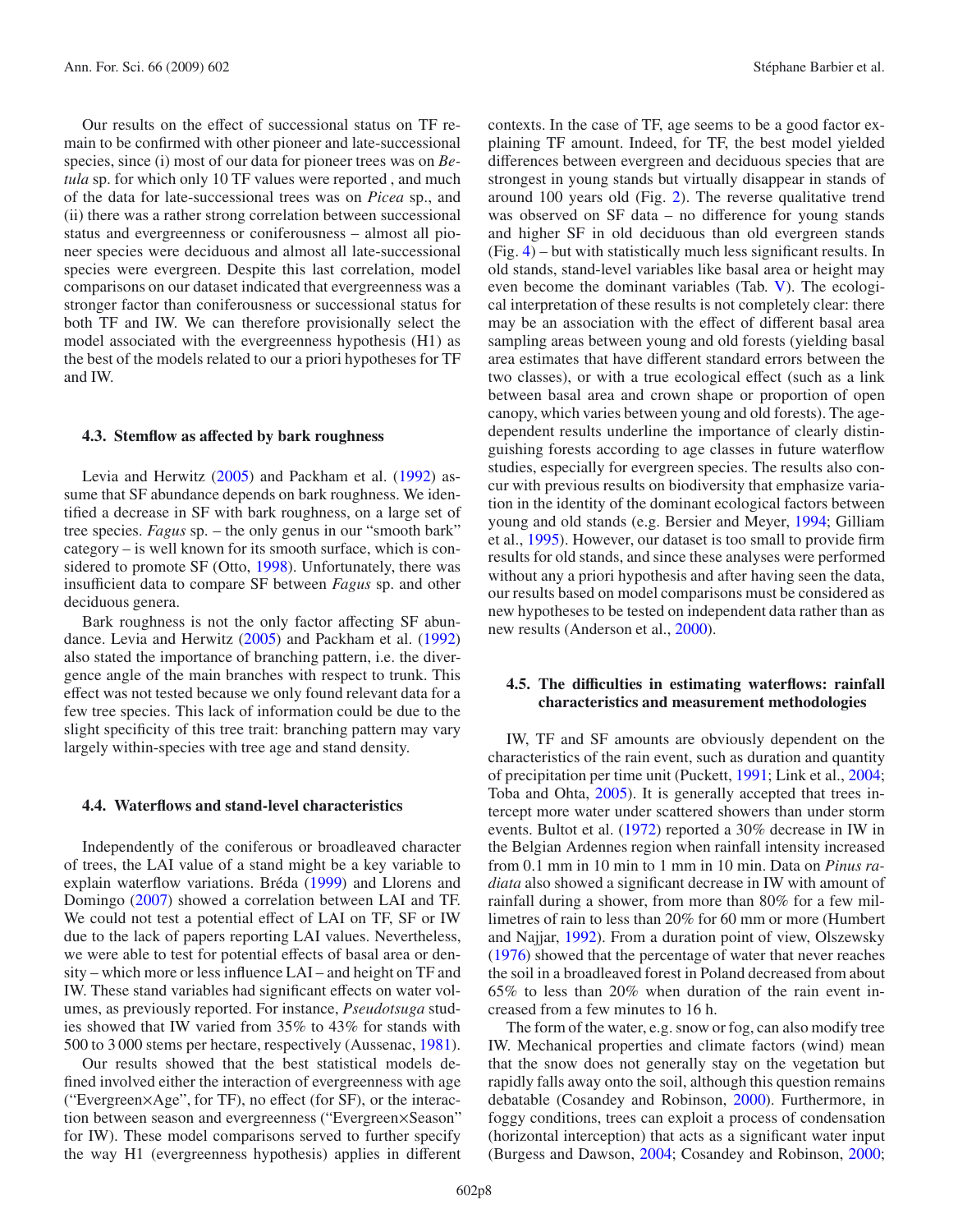Waisel, [1960\)](#page-10-24), whereas open field records no water input during this same period.

Consequently, waterflow estimates for a same type of tree can be twice as high according to the quality of the rain events and the climate, possibly explaining the high variability in our dataset. Unfortunately, this information is generally not given in the studies we reviewed.

The heterogeneity in the values is exacerbated by the different methods of waterflow measurement. Measuring waterflows in forests is a complex task, even using many sensors. Often, the first problem is to get a correct estimate of incident rainfall. For practical reasons, this is most often done in a nearby open field area rather than above the canopy, but the two values can differ. Canopy heterogeneity makes it necessary to use numerous rain gauges in order to correctly assess TF, as estimation error decreases with the number of gauges. Aussenac [\(1981\)](#page-9-15) claims that 12 to 16 rain gauges should be used per hectare, whereas other authors, in link with the effects of the rain event characteristics, consider that the number of gauges required is dependent on measurement timescale, i.e. many more gauges required for daily TF estimations than for annual estimates (Humbert and Najjar, [1992;](#page-10-22) Schnock and Galoux, [1967\)](#page-10-25).

This adds to the confusion on the values found in the literature, preventing analysis at a finer scale or making it difficult to fully interpret the results.

## **4.6. Ecological implications of rainfall partitioning**

What are the likely ecosystem consequences of these among-tree species differences in rainfall partitioning? There are two different effects to consider: (i) the modification in the total amount of water reaching the soil (amount of unintercepted water), and (ii) the modification in the spatial distribution of water over the soil (amount of stemflow in relation to total unintercepted water).

Looking at point (i), to our knowledge, the effects of rainfall partitioning on soil water availability – particularly within the perspective of tree species comparisons – has only been discussed and never studied in detail. Nihlgard [\(1970](#page-10-26)b) suggested the 19% drier soil found in a *Picea abies* forest than in a *Fagus sylvatica* forest was partly due to the greater rainfall interception of *Picea abies*. Our data support this assumption, with +11.7% (as percent of total precipitation) more water intercepted by *Picea* sp. than by *Fagus* sp. All tree species pooled, there was 11.8% less TF under conifers than under broadleaves at year-round scale. For a region where annual rainfall is 800 mm y−<sup>1</sup> (matching potential annual precipitation in temperate and boreal climates), this would equate to a difference of 94 mm in the volume of water arriving at the ground between broadleaves and conifers over a one-year period. Against a background of climate change with more droughts during the growth period, particularly in Western Europe (IPCC, [2007\)](#page-10-27), 94 mm is not an insignificant amount, and there may still be marked soil water differences under different tree species with different impacts on tree fitness and

growth (Bréda et al., [2006\)](#page-9-22). Our data may suggest that favouring broadleaves in forest stands could help increase soil water content. However, these conclusions must be counterbalanced by other variables. Indeed, actual soil water availability also depends on soil type and evapotranspiration (e.g. Helvey et al., [1972\)](#page-10-28). Tree transpiration can vary greatly among tree species (e.g. Bladon et al., [2006;](#page-9-23) Ewers et al., [2002;](#page-9-24) Pataki and Oren, [2003\)](#page-10-29), and in non-limiting conditions of water supply, tree transpiration is linked to LAI (e.g. Bréda, [1999\)](#page-9-14). Therefore, high-LAI species, including a majority of the late-successional species, could have a high transpiration rate. However, stomatal regulation of transpiration and resistance to water stress differ among species (Bréda et al., [2006](#page-9-22)), and there is also a feedback between tree water supply and LAI so that when water is limited one year, LAI is reduced the next year, which means that TF could consequently increase accordingly. Tree rooting traits, particularly rooting depth and fine root foraging strategy, can vary greatly among species (e.g. Lebourgeois and Jabiol, [2002\)](#page-10-30), thereby also modifying tree water uptake and soil water availability. Furthermore, rooting strategy according to successional status, for example, is still under debate (Curt and Prévosto, [2003\)](#page-9-25).

Looking at point (ii), the different TF and SF of different tree species can induce different spatial distributions of water and may also have different consequences, both directly in terms of tree water supply but also indirectly in terms of understory vegetation composition and density. In particular, greater SF (e.g. broadleaves versus conifers) could increase soil water availability locally around the trunk (Levia and Frost, [2003\)](#page-10-0) and promote a different flora than further under the tree crown or between tree crowns. Furthermore, several tree-scale studies have highlighted the effect of SF on soil chemistry. For example, the large SF of *Fagus* sp. is known to increase soil nutrient content near the stem (Chang and Matzner, [2000\)](#page-9-26), thus influencing understory composition (Wittig and Neite, [1985\)](#page-10-31). Niche theory would suggest that heterogeneity in understory water distribution could lead to a more diversified flora (Crozier and Boerner, [1984\)](#page-9-27).

Regarding TF effects on understory vegetation, the abundance of vegetation in stages dominated by early successional species is often attributed to their greater light transmittance (Ross et al., [1986;](#page-10-32) Canham et al., [1994\)](#page-9-28). Conversely, light is considered as the limiting factor of understory vegetation under *Picea* sp. stands (Howard and Lee, [2003\)](#page-10-18). These results may also be accounted for by TF variations, as soil water may also play a significant role as a limiting factor in late successional stages. Of course TF also varies with tree and understory plant phenology. In particular, the deciduous versus evergreen trait necessarily plays a fundamental role, with deciduousness promoting a vernal flora in early spring when trees have no leafage. In addition, the understory vegetation can contribute greatly to soil water depletion (Balandier et al., [2008;](#page-9-29) Bréda, [1999\)](#page-9-14). The relationship between understory and TF in pioneer stages will therefore be more difficult to characterize, since in some situations the understory vegetation is composed of high water-competing species that can take up a large proportion of available soil water (Balandier et al., [2006a](#page-9-30)) and thus counterbalance the beneficial effect of pioneer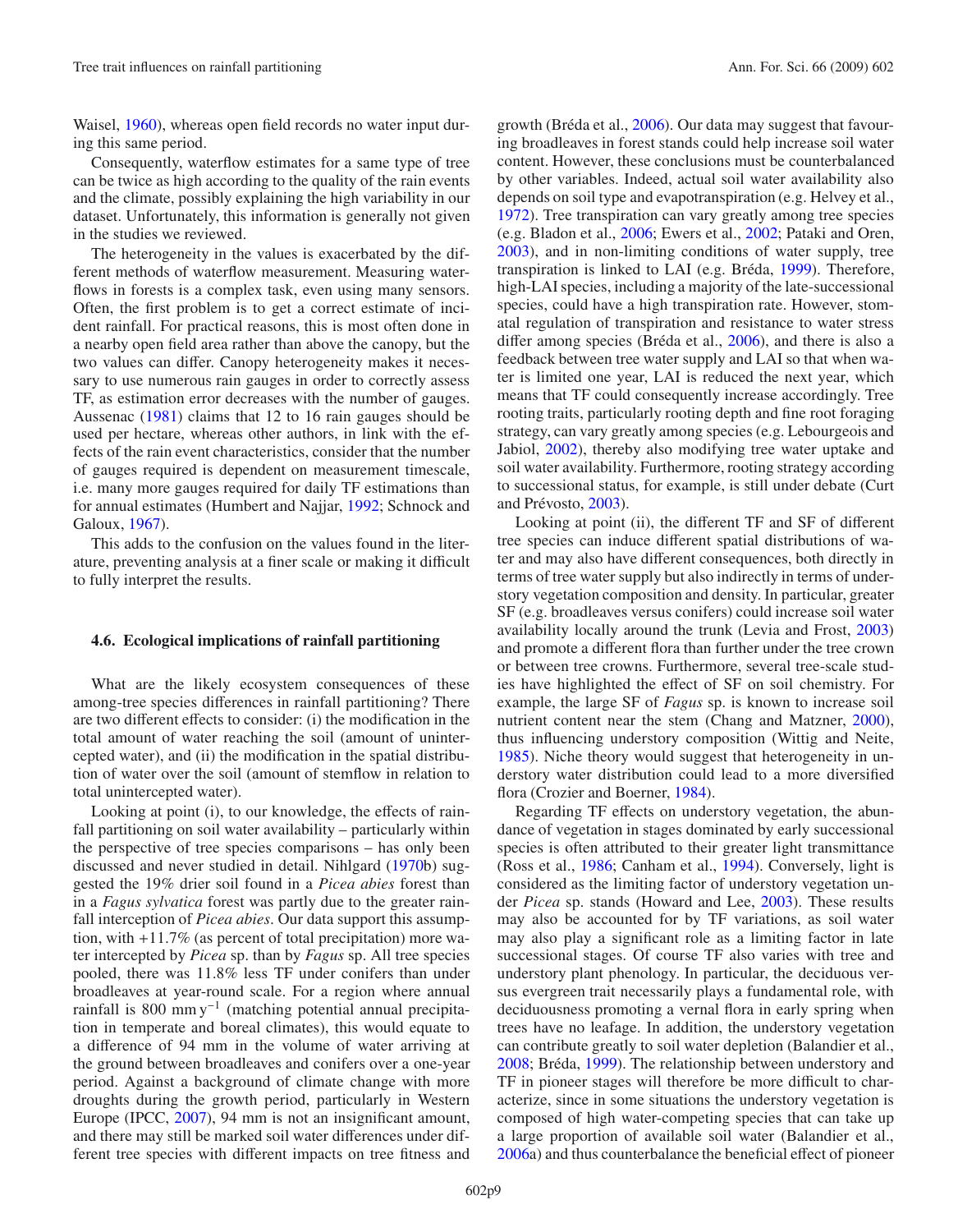trees on soil water content. These possibilities should be tested in further research.

**Acknowledgements:** This work was partly funded by the French Centre Region. We are grateful to Martin Hermy and four anonymous reviewers for their helpful comments.

#### **REFERENCES**

- <span id="page-9-3"></span>Aboal J.R., Morales D., Hernández M., and Jiménez M.S., 1999. The measurement and modelling of the variation of stemflow in a laurel forest in Tenerife, Canary Islands. J. Hydrol. 221: 161–175.
- Abrahamsen G., Bjor K., Horntvedt R., and Tveite B., 1976. Effects of acid precipitation on coniferous forest. In: Braekke F.H. (Ed.), Impact of acid precipitation on forest and freshwater ecosystems in Norway: summary report on the research results from the phase 1 (1972–1975) of the SNSF project. SNSF project, Oslo, pp. 36–63.
- <span id="page-9-18"></span>Anderson D.R., Burnham K.P., and Thompson W.L., 2000. Null hypothesis testing: Problems, prevalence, and an alternative. J. Wildl. Manage. 64: 912–923.
- <span id="page-9-7"></span>Aussenac G., 1968. Interception des précipitations par le couvert forestier. Ann. Sci. For. 25: 135–156.
- <span id="page-9-4"></span>Aussenac G., 1970. Aperçu du rôle de la forêt dans l'économie d'eau. Rev. For. Fr. 22: 603–618.
- <span id="page-9-15"></span>Aussenac G., 1981. L'interception des précipitations par les peuplements forestiers. La Houille Blanche 7/8: 531–536.
- <span id="page-9-2"></span>Aussenac G. and Boulangeat C., 1980. Interception des précipitations et évapotranspiration réelle dans des peuplements de feuillus (*Fagus sylvatica* L.) et de résineux. Ann. Sci. For. 37: 91–107.
- <span id="page-9-30"></span>Balandier P., Collet C., Miller J.H., Reynolds P.E., and Zedacker S.M., 2006a. Designing forest vegetation management strategies based on the mechanisms and dynamics of crop tree competition by neighbouring vegetation. Forestry 79: 3–27.
- <span id="page-9-29"></span>Balandier P., De Montard F.X., and Curt T., 2008. Root competition for water between trees and grass in a silvopastoral plot of ten-yearold *Prunus avium*. In: Batish D.R., Kohli R.K.., Jose S., and Singh H.P. (Eds), Ecological basis of agroforestry, CRC Press, Boca Raton, pp. 253–270.
- <span id="page-9-13"></span>Balandier P., Sonohat G., Sinoquet H., Varlet-Grancher C., and Dumas Y., 2006b. Characterisation, prediction and relationships between different wavebands of solar radiation transmitted in the understorey of even-aged oak (*Quercus petraea*, *Q. robur*) stands. Trees 20: 363–370.
- <span id="page-9-1"></span>Barbier S., Gosselin F., and Balandier P., 2008. Influence of tree species on understory vegetation diversity and mechanisms involved – a critical review for temperate and boreal forests. For. Ecol. Manage. 254:  $1 - 15$ .
- Bergkvist B. and Folkeson L., 1995. The influence of tree species on acid deposition proton budgets and element fluxes in south Swedish forest ecosystems. Ecol. Bull. 44: 90–99.
- <span id="page-9-16"></span>Bersier L.F. and Meyer D.R., 1994. Bird assemblages in mosaic forests: the relative importance of vegetation structure and floristic composition along the successional gradient. Acta Oecol. 15: 561–576.
- <span id="page-9-23"></span>Bladon K.D., Silins U., Landhäusser S.M., and Lieffers V.J., 2006. Differential transpiration by three boreal tree species in response to increased evaporative demand after variable retention harvesting. Agric. For. Meteorol. 138: 104–119.
- <span id="page-9-14"></span>Bréda N., 1999. L'indice foliaire des couverts forestiers: mesure, variabilité et rôle fonctionnel. Rev. For. Fr. 51: 135–150.
- <span id="page-9-22"></span>Bréda N., Huc R., Granier A., and Dreyer E., 2006. Temperate forest trees and stands under severe drought: a review of ecophysiological responses, adaptation processes and long-term consequences. Ann. For. Sci. 63: 625–644.
- <span id="page-9-0"></span>Breshears D.D., McDowell N.G., Goddard K.L., Dayem K.E., Martens S.N., Meyer C.W., and Brown K.M., 2008. Foliar absorption of intercepted rainfall improves woody plant water status most during drought. Ecology 89: 41–47.
- <span id="page-9-19"></span>Bultot F., Dupriez G., and Bodeux A., 1972. Interception de la pluie par la végétation forestière ; estimation de l'évaporation journalière à l'aide d'un modèle mathématique. J. Hydrol. 17: 193–223.
- <span id="page-9-21"></span>Burgess S.S.O. and Dawson T.E., 2004. The contribution of fog to the water relations of *Sequoia sempervirens* (D. Don): foliar uptake and prevention of dehydration. Plant Cell Environ. 27: 1023–1034.
- <span id="page-9-11"></span>Burnham K.P. and Anderson D.R., 2002. Model selection and multimodel inference: a practical information theoretic approach, Springer-Verlag, New York, 488 p.
- <span id="page-9-28"></span>Canham D.C., Finzi A.C., Pacala S.W., and Burbank D.H., 1994. Causes and consequences of resource heterogeneity in forests: interspecific variation in light transmission by canopy trees. Can. J. For. Res. 24: 337–349.
- <span id="page-9-6"></span>Cape J.N., Brown A.H.F., Robertson S.M.C., Howson G., and Paterson I.S., 1991. Interspecies comparisons of throughfall and stemflow at three sites in northern Britain. For. Ecol. Manage. 46: 165–178.
- <span id="page-9-26"></span>Chang S.C. and Matzner E., 2000. Soil nitrogen turnover in proximal and distal stem areas of European beech trees. Plant Soil 218: 117–125.
- Comerford N.B. and White E.H., 1977. Nutrient content of throughfall in Paper Birch and Red Pine stands in northern Minnesota. Can. J. For. Res. 7: 556–561.
- <span id="page-9-20"></span>Cosandey C. and Robison M., 2000. Hydrologie continentale, Armand Colin, Paris, 360 p.
- <span id="page-9-8"></span>Courchesne F. and Hendershot W.H., 1988. Apport en sulfate et en eau à la surface du sol sous quatre espèces arborescentes. Naturaliste Canadien 115: 57–63.
- <span id="page-9-27"></span>Crozier C.R. and Boerner R.E.J., 1984. Correlations of understory herb distribution patterns with microhabitats under different tree species in a mixed mesophytic forest. Oecologia 62: 337–343.
- <span id="page-9-25"></span>Curt T. and Prévosto B., 2003. Rooting strategy of naturally regenerated beech in Silver birch and Scots pine woodlands. Plant Soil 255: 265–279.

eFloras, 2008. http://[efloras.org](http://efloras.org)

- Eidmann F.E., 1959. Die Interception in Buchen- und Fichtenbeständen; Ergebnis mehrjähriger Untersuchungen im Rothaargebirge (Sauerland). In: Symposium of Hannoversch-Münden. T. 1, Vol. 1 Water and woodlands. International Union of Geodesy and Geophysic, Gentbrugge, pp. 5–25.
- <span id="page-9-24"></span>Ewers B.E., Mackay D.S., Gower S.T., A.D.E., Burrows S.N., and Samanta S.S., 2002. Tree species effects on stand transpiration in northern Wisconsin. Water Resour. Res. 38: 1–11.
- <span id="page-9-5"></span>Forgeard F., Gloaguen J.C., and Touffet J., 1980. Interception des précipitations et apports au sol d'éléments minéraux par les eaux de pluie et les pluviolessivats dans une hêtraie atlantique et dans quelques peuplements résineux de Bretagne. Ann. Sci. For. 37: 53–71.
- Freedman B. and Prager U., 1986. Ambient bulk deposition, throughfall, and stemflow in a variety of forest stands in Nova Scotia. Can. J. For. Res. 16: 854–860.
- <span id="page-9-17"></span>Gilliam, F.S., Turrill, N.L., and Adams, M.B., 1995. Herbaceous-layer and overstory species in clear-cut and mature central Appalachian hardwood forests. Ecol. Appl. 5: 947–955.
- <span id="page-9-12"></span>Gurevitch J. and Hedges L.V., 2001. Meta-analysis. Combining the results of independent experiments. In: Scheiner S.M. and Gurevitch J. (Eds.), Design and analysis of ecological experiments, Oxford University Press, New-York, pp. 347–369.
- <span id="page-9-9"></span>Harrell F.E., 2001. Regression modeling strategies, with applications to linear models, logistic regression, and survival analysis, Springer, New York, USA, xxiii + 568 p.
- Heinrichs H. and Mayer R., 1977. Distribution and cycling of major and trace elements in two Central European forest ecosystems. J. Environ. Qual. 6: 402–407.
- <span id="page-9-10"></span>Hélardot J., 2008. Arbres. http://[jeanlouis.helardot.free.fr](http://jeanlouis.helardot.free.fr)